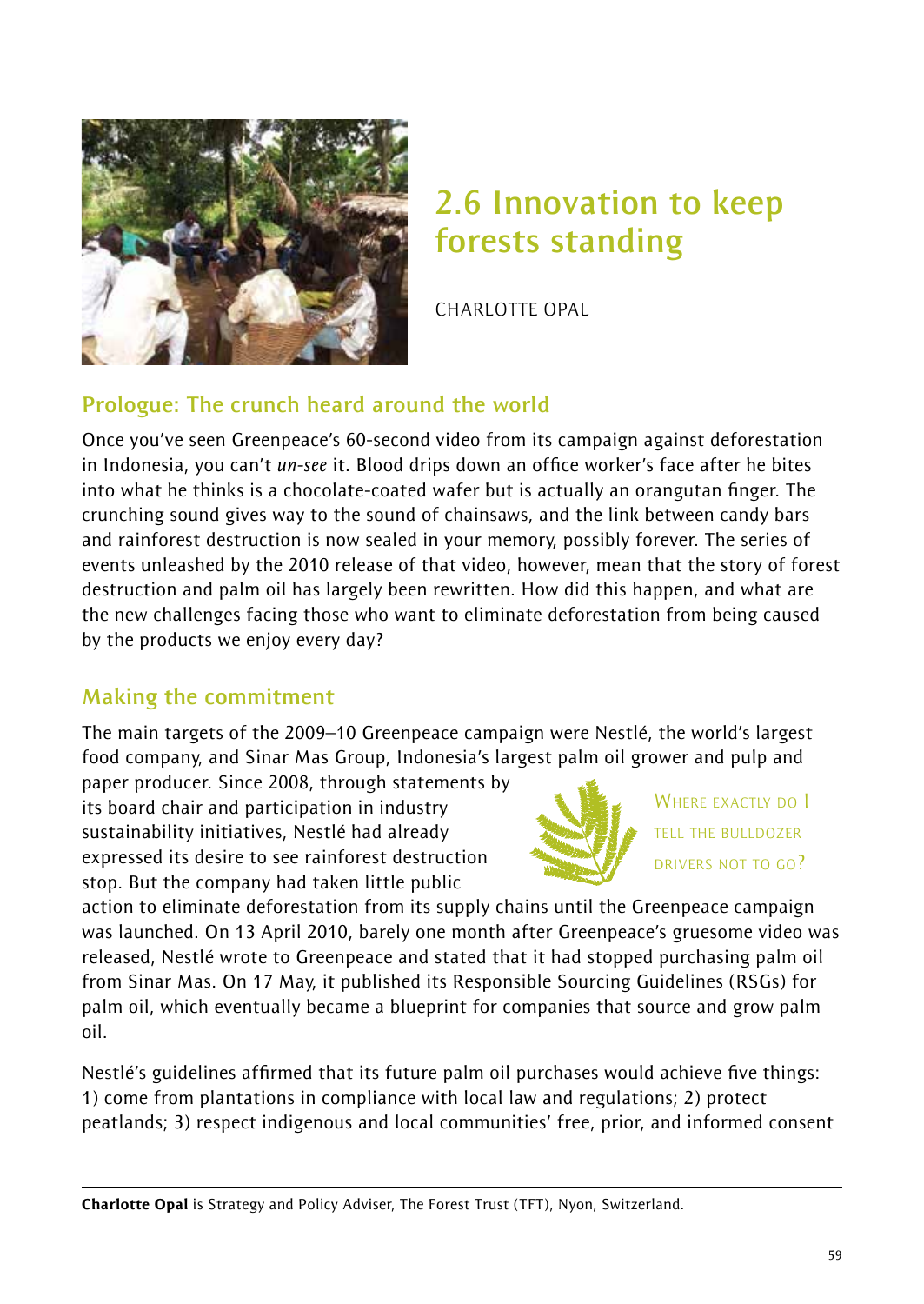for activities on customary lands; 4) protect high conservation value (HCV) forests; and 5) protect natural forests and forests of high carbon value.

Point 5 was the most contentious. The other elements of the responsible sourcing guidelines had been well defined in other sustainability standards, although debate around how to define "peatland" remained. However, no one had developed a definition of "forest" that could be implemented. How can "high carbon value" be quantified? How much degradation and logging can occur before the forest is no longer considered "natural"? It soon became clear that even Greenpeace was not quite sure what it was asking for. As Benjamin Ware, Responsible Sourcing Manager at Nestlé put it, "we had agreed on the title for a new textbook about no deforestation, but someone still had to write the content."

Meanwhile, halfway around the world, Golden-Agri Resources (GAR) was reeling from the attack on its parent company, Sinar Mas. GAR, the world's second-largest palm oil producer, considered itself an industry leader in terms of sustainability. In 1997 it was the first major Indonesian palm oil grower to commit to ceasing to use fire to clear land for new plantations, and in February 2010 it announced that it would not plant oil palm on peat soils, regardless of depth. It considered itself to be operating legally, and was committed to protecting HCVs and community land-use rights through its membership in the Roundtable on Sustainable Palm Oil (RSPO). GAR wanted to be reinstated as a Nestlé supplier and become the first grower to implement Nestlé's guidelines, and the company decided to investigate what it would mean to implement the last and newest "no deforestation" RSG.

## **Innovation**

To help it figure out what the "forest" in "no deforestation" meant, GAR turned to The Forest Trust (TFT), which has been helping furniture companies and timber importers trace their supply chains and eliminate deforestation since its founding in 1999. Nestlé chose TFT as its implementation partner to help it identify noncompliant palm oil growers in its supply chain and support them in implementing their guidelines. GAR asked TFT for help in developing a practical methodology for complying with the guidelines. As TFT's founder Scott Poynton puts it, "GAR asked us: what is this High Carbon Stock forest thing? Where exactly do I tell the bulldozer drivers not to go?"

TFT recognized that GAR was serious about a no-deforestation policy for its operations, and invited the company to become a TFT member in September 2010. The two organizations looked at the available indicators for "forest" and realized that they would need to develop their own. The FAO definition of forest as land with a tree canopy cover of more than 10% and size greater than 0.5 hectares was too specific, and would classify tiny parks in Singapore as forests. The Forest Stewardship Council's definition was too vague, stating that "young regeneration may be considered as natural forest after some years of regeneration." How many years, exactly? The Indonesian government had stated that the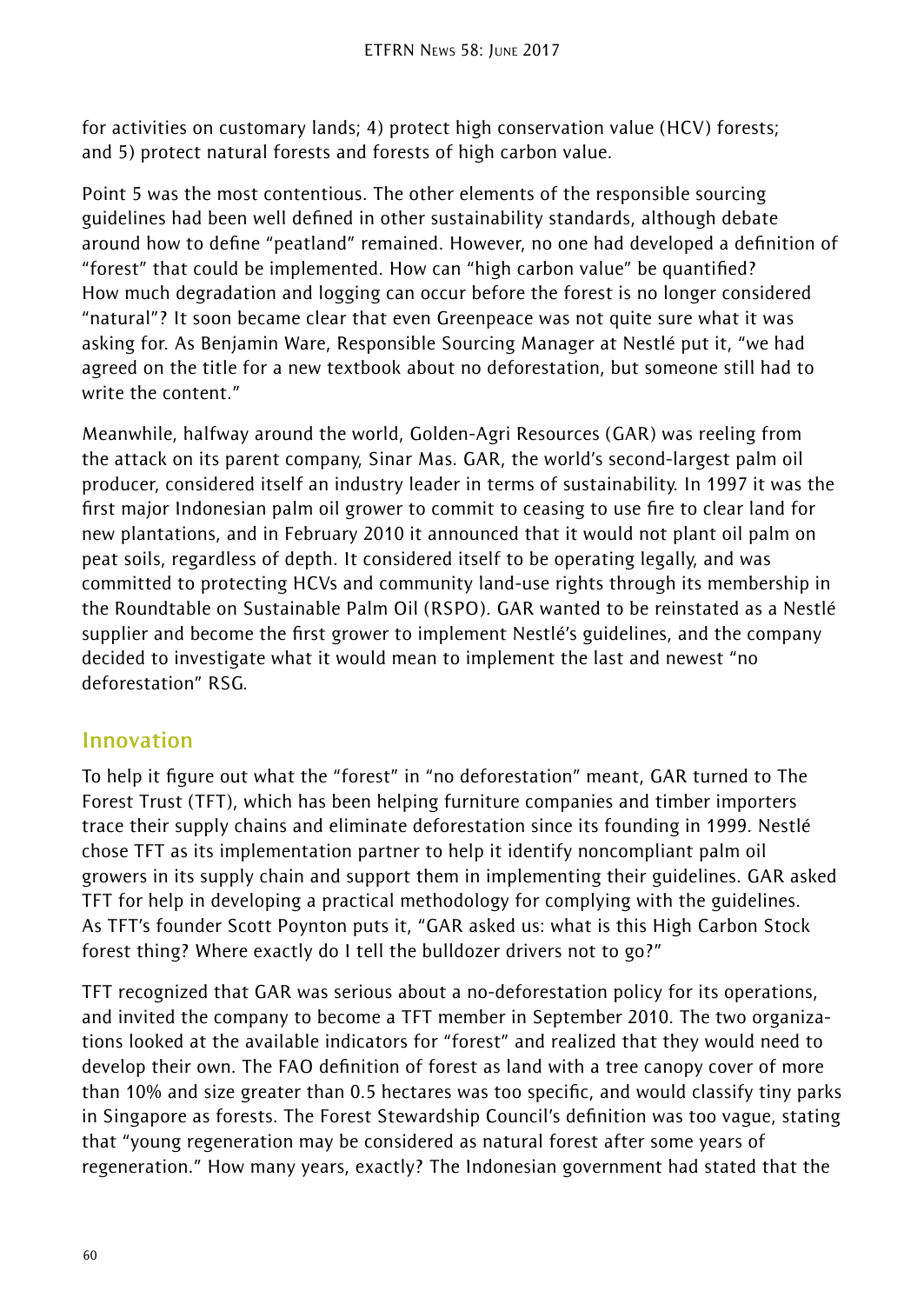seven million hectares of new oil palm plantations it aimed to see planted should be on degraded (i.e., non-forest) land, but provided no definition of this.

GAR and TFT realized that if they were going to start from scratch to develop a workable definition for high carbon stock (HCS) forests, they needed to do it together with the campaigners who had helped push the no deforestation concept, especially Greenpeace. TFT, GAR and Greenpeace agreed to meet at the RSPO meeting in Jakarta in November 2010 to discuss GAR's draft Forest Conservation Policy and, it was hoped, to agree on a way to identify forests that need to be protected. After a few days of highly charged meetings, the three organizations arrived at a land classification methodology to test in the field:

- ~ stratify land cover into non-forest, likely forest, and borderline areas, based on satellite image analysis;
- $\epsilon$  conduct field visits to determine forest quality, especially in borderline areas  $$ carbon was proposed as the main descriptor of forest quality in the absence of other standardized metrics, with 35 tonnes of above-ground biomass used as the lower limit of borderline regenerating forests in Indonesia (based on scientific studies of secondary forests led by RSPO and Wetlands International); and
- ~ recalibrate satellite image analysis based on the results of field visits to finalize land-cover maps and determine go/no-go areas for plantation development.

GAR proposed that the methodology be tested in its PT Kartika Prima Cipta concession in West Kalimantan, which was still heavily forested. TFT's technical staff would lead efforts to classify images and conduct field visits, and GAR invited Greenpeace to observe the process and join the field surveys. Crucially, GAR agreed to cease all land-clearing activity while the three organizations carried out this work. GAR was clear that it eventually

needed to develop its concessions, and that the intended outcome of the process was to be able to create clear go and no-go maps so it could resume planting oil palm. The pause in land clearance, however, and GAR's willingness to share concession maps and satellite images with Greenpeace allowed a truly innovative solution to the challenge of deforestation to be cooperatively developed by groups and individuals who had historically been adversaries.

In February 2011 — while the organizations were agreeing on terms of the pilot project — GAR announced its new Forest Conservation Policy. This mirrored Nestlé's RSGs



and included a provisional definition of HCS forest as having at least 35 tonnes of aboveground biomass. The policy also included a moratorium on new clearing while the HCS methodology was being tested. Greenpeace met the announcement with cautious optimism, and Nestlé continued to offer support for the collaboration and an openness to reengage with GAR if it could ensure that it would implement GAR policy throughout its operations.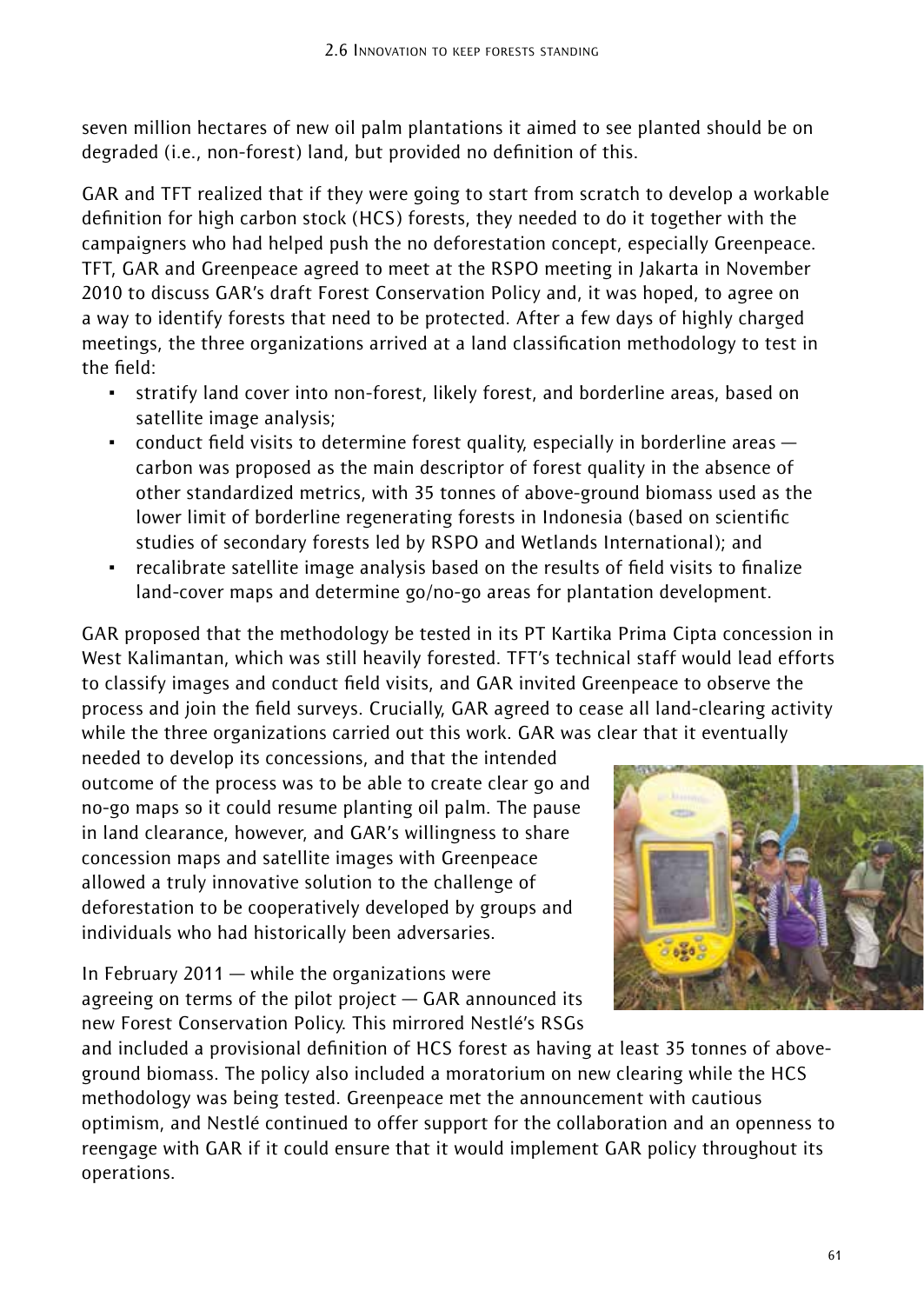In June 2012 GAR, TFT and Greenpeace announced the results of their work. Their report described six distinct land-cover classes relevant to differentiating forests from degraded land. Low-, medium- and high-density forest — along with "old scrub" (now called young regenerating forest) — were to be protected, while young scrub and open land could be developed (see Figure 1.) The test plots, which used forest plot sampling and carbon estimation proposed by Sandra Brown of Winrock International, estimated that carbon for above-ground biomass averaged 60 tonnes per ha in young regenerating forest and 27 tonnes per ha in young scrub. This indicated that the original proposed cut-off of 35 tonnes per hectare was broadly accurate, at least for secondary forests in West Kalimantan. Nestlé resumed purchasing from GAR in September 2011.



#### Figure 1. High carbon stock classification

The report included the HCS Forest Patch Analysis Decision Tree, a relatively simple way to prioritize the protection of isolated forest patches based on their overall size, core area, connectivity to other forests or protected areas, and proximity to forest degradation risk factors such as roads or villages. Conservation science was used to determine thresholds of patch quality, to decide which patches provide important habitat or connectivity, and which were less important or at likely risk of encroachment and could be converted to plantations.

Although a credible group of NGO and corporate stakeholders had developed a way to implement a company's commitment to zero deforestation, the 2012 High Carbon Stock Study was met with as much trepidation as fanfare. The plantation company claimed that the policy was cost-effective to use and that they could still maintain a profit while protecting forests using the new HCS definition. The NGOs seemed to be happy that forest protection was maximized; based on decision-making that used the best available science, 25% of the sample concession was proposed to be conserved. Questions remained, however. What would the Indonesian government say? Would other palm oil companies agree to set aside such large areas of land? Other large companies and buyers were reluctant to sign up.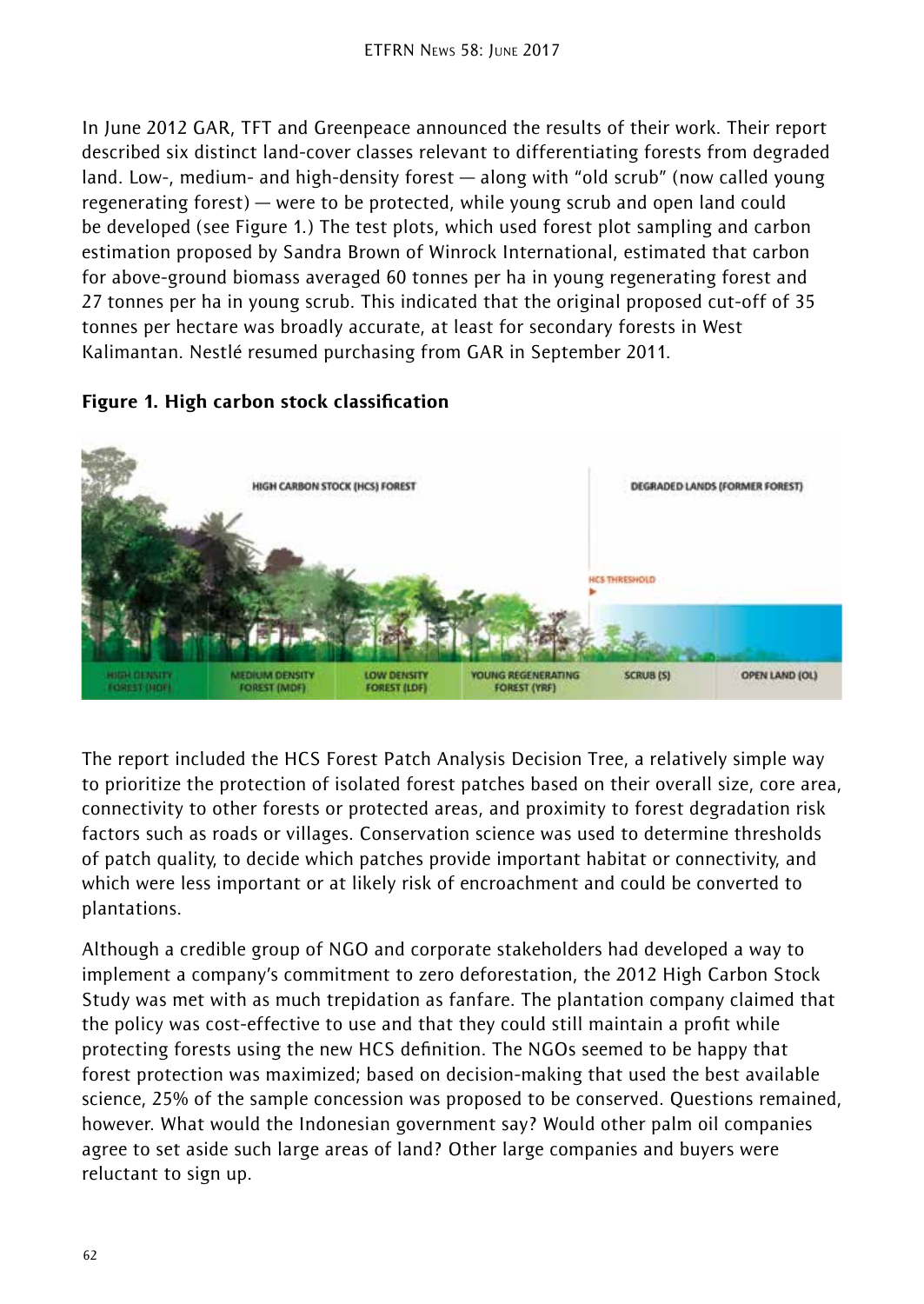## **Gaining momentum**

Partial acceptance of the HCS approach came in February 2013, when GAR's associated company Asia Pulp and Paper (APP) announced its own Forest Conservation Policy. The policy declared a moratorium on new clearing for plantation establishment until all of its and its supplier's concessions had been mapped using the HCS approach. APP had also been subject to high-profile campaigns by WWF, Greenpeace and others, which accused the company of clearing hundreds of thousands of hectares of forest in Indonesia for pulpwood plantations. APP had been watching the progress of GAR and the development of the HCS methodology with keen interest, and when it decided to adopt the HCS

approach, this sent a strong signal to companies across Indonesia and around the world that there was now a practical way to put the "forest" into "zero deforestation."

The Government of Indonesia also began to take notice. APP is the country's largest pulp and paper company, managing or sourcing from one million hectares of forests with operations in China, North America, and Australia, and is a high-profile commercial success. APP's announcement that it



would protect HCS forests throughout its operations created an awareness of the issue on the part of Indonesian companies in all commodity sectors, from oil palm to rubber to pulpwood. Wilmar's similar announcement in December 2013 rocked the entire palm oil industry. Although Wilmar is not a major palm oil producer, it trades approximately half of the world's palm oil, sourcing from 80% of Indonesia and Malaysia's plantations. The company's "no deforestation, no peat, no exploitation" policy promises to protect forests, peatlands and people throughout its supply chains, which effectively transforms the entire industry.

# **Consolidation**

With Wilmar's announcement and support for the HCS approach, coupled with NGOs rallying around the concept as the only workable solution to identify forests for protection, more commodity buyers felt comfortable referencing the HCS methodology in their own zero deforestation policies. In 2014, the HCS Approach Steering Group was founded by about 20 NGOs and companies along with TFT, GAR and Greenpeace. The steering group has embraced the critical but collaborative culture of the original partnership; NGOs call out fellow steering group members when they breach their policies, but at the same time help them to fix their problems.

By the end of 2016, the world's largest palm oil, pulp and paper, as well as rubber companies, had adopted the HCS approach as their methodology for implementing zero deforestation. Other large oil palm producers who developed their own HCS methodology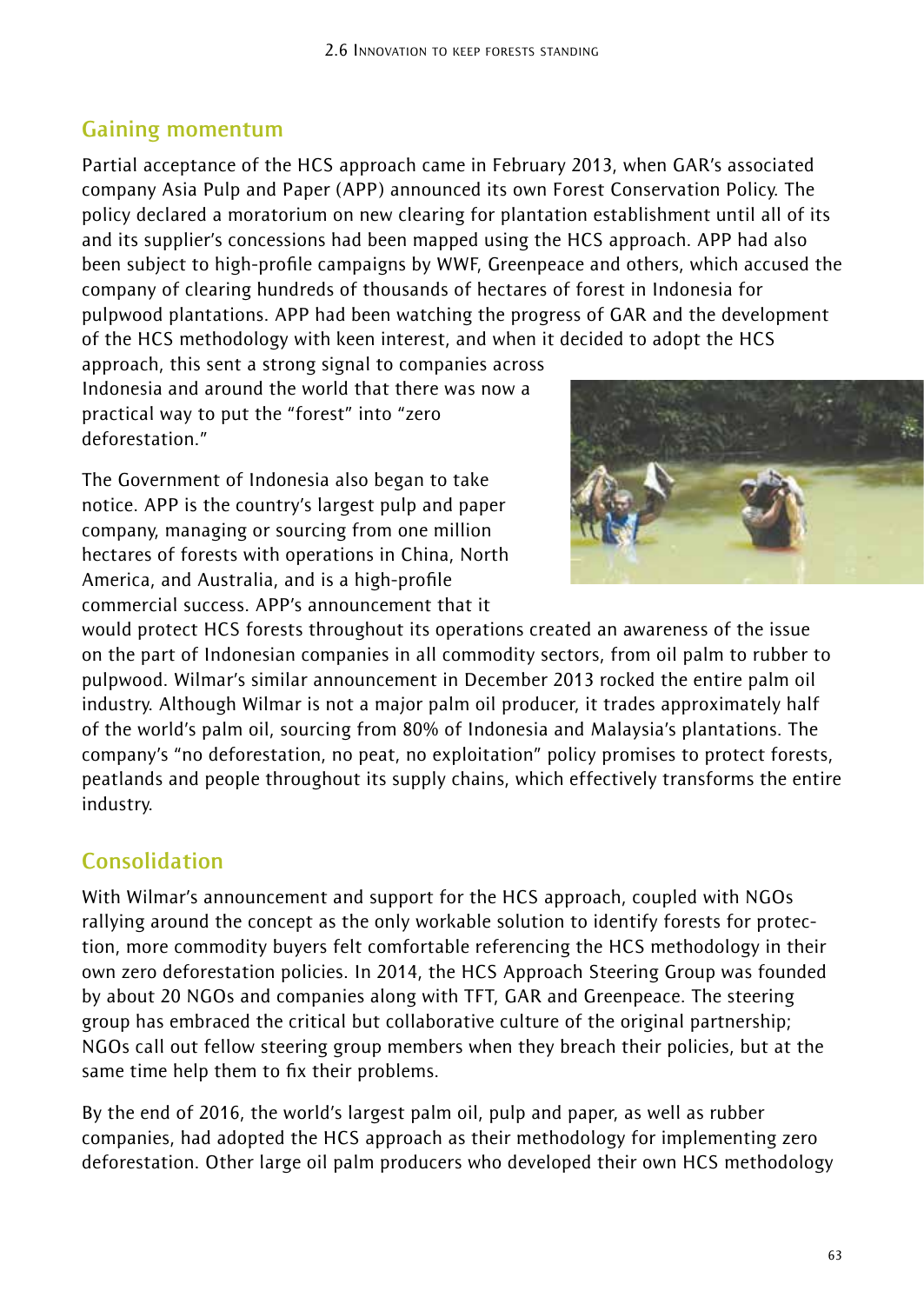in parallel have recently joined forces and will incorporate their scientific findings into the HCS approach.

What can be learned about NGO and company collaboration from this HCS story? Five main elements contributed to the development and adoption of the HCS approach in a relatively short time period.

*Space and time for innovation.* Such a large issue could not be solved in just a few months, and GAR took the pressure off campaigners by agreeing to stop its bulldozers while stakeholders figured out how to define zero deforestation.

*A committed buyer.* Nestlé kept in close contact with GAR through regular calls and meetings, sending a strong signal that it would reinstate purchases if GAR was able to find a way to meet its policy.

*A small group of credible experts.* The only tool for implementing sustainability policies in palm oil is the RSPO, which was too unwieldy to support rapid innovation of a shared approach. Instead, a practical way forward was developed and tested by a small multistakeholder group and then shared with the rest of the industry.

*A strong scientific and technical foundation.* From the beginning, the HCS methodology was based on carbon and conservation science, and it developed objective indicators that can be used in any tropical forest.

*Open-source technology.* The originators hoped that the HCS approach would be widely adopted across other commodities, and not be limited to one plantation company or buyer. Thus, the first activity of the HCS Approach Steering Group was to develop a toolkit and training programme for practitioners.

# **The challenges ahead**

Has the link between tropical forest destruction and commodities such as oil palm and pulpwood been broken? TFT would argue that the nature of the problem has fundamentally changed, but the overall challenge remains. On the positive side, it is unlikely that a grower today would clear thousands of hectares of forest at a time without hearing from customers, as was commonplace just five years ago. With real-time satellite information, targeted NGO campaigning, and the HCS approach showing companies that they can expand operations while protecting forests, large-scale deforestation is gradually being brought to a halt.

But new challenges have evolved. Although new approaches that can eventually stop deforestation by large companies are showing success, smallholders will become the major drivers of deforestation. Global demand for commodities continues to grow, and farmers will expand their holdings to meet that demand. Bit by bit, hectare by hectare, smallholder expansion will chip away at remaining forests, including those in protected areas.